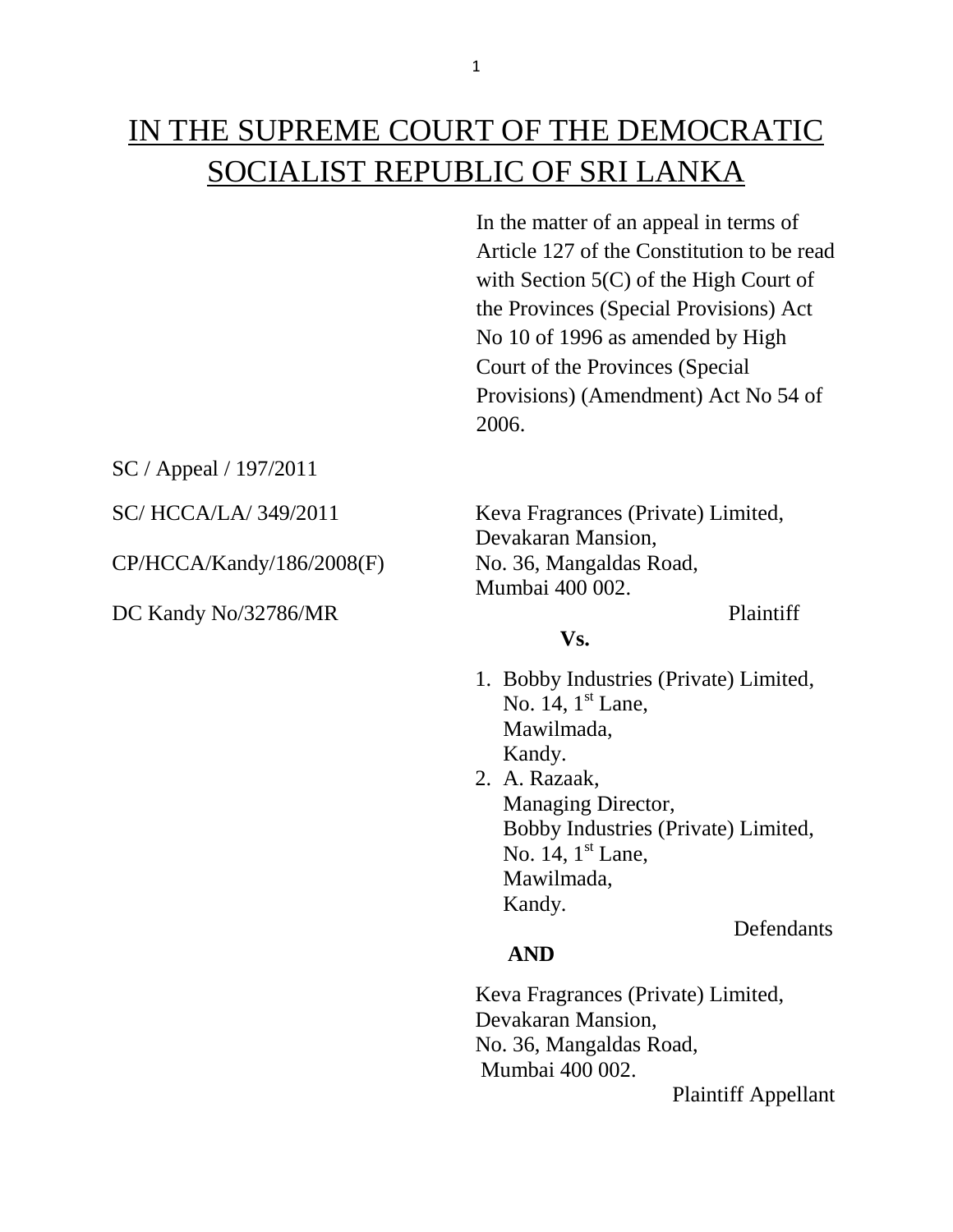#### **Vs.**

- 1. Bobby Industries (Private) Limited, No. 14,  $1<sup>st</sup>$  Lane, Mawilmada, Kandy.
- 2. A. Razaak, Managing Director, Bobby Industries (Private) Limited, No. 14,  $1<sup>st</sup>$  Lane, Mawilmada,

Kandy.

Defendant Respondents

#### **AND NOW BETWEEN**

 Keva Fragrances (Private) Limited, Devakaran Mansion, No. 36, Mangaldas Road, Mumbai 400 002.

Plaintiff Appellant-Appellant

#### **Vs.**

- 1. Bobby Industries (Private) Limited, No. 14,  $1<sup>st</sup>$  Lane, Mawilmada, Kandy.
- 2. A. Razaak, Managing Director, Bobby Industries (Private) Limited, No. 14,  $1<sup>st</sup>$  Lane, Mawilmada, Kandy.

Defendant Respondent-Respondents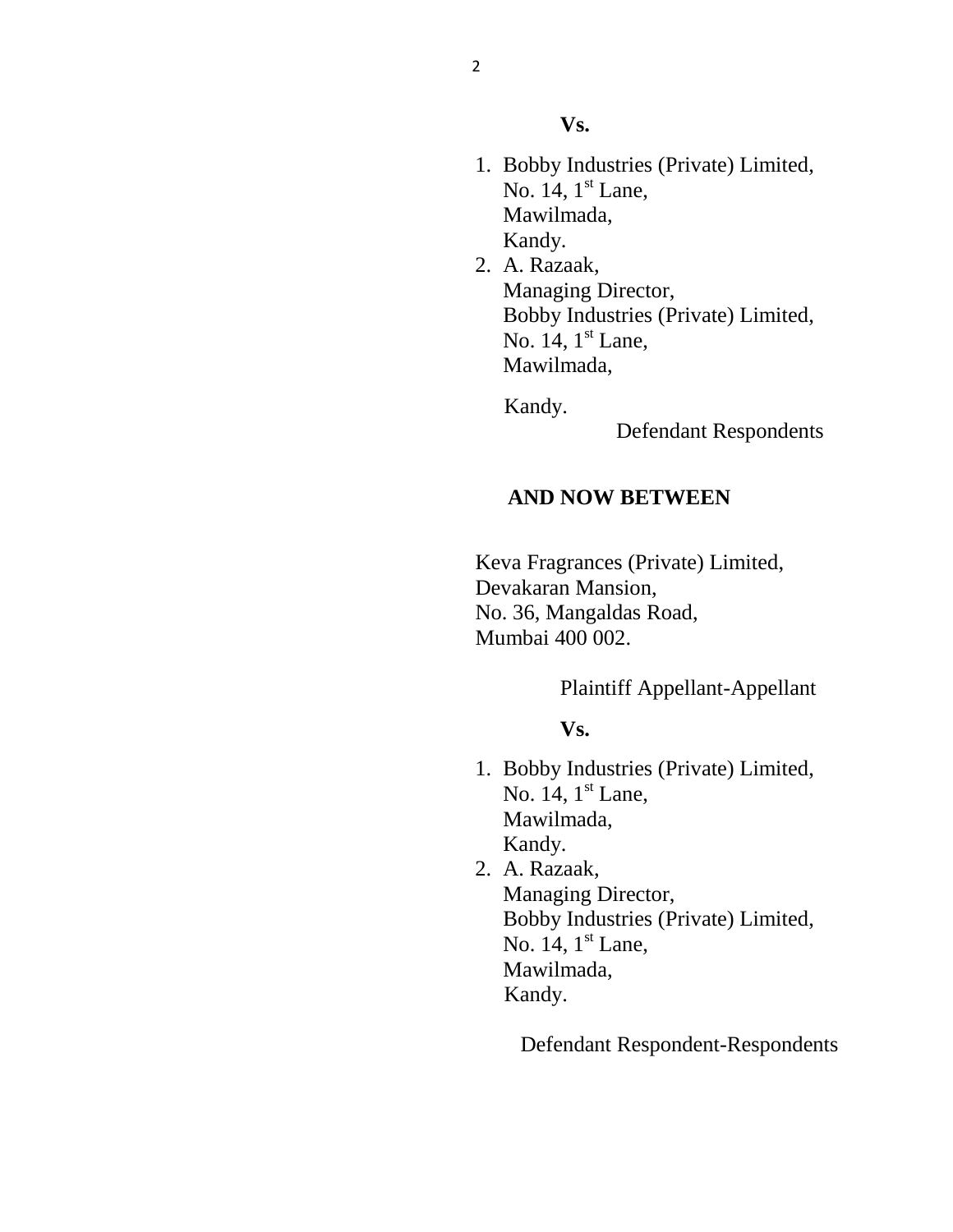| <b>BEFORE</b>                 | PRIYASATH DEP, PC, J.                                                               |  |
|-------------------------------|-------------------------------------------------------------------------------------|--|
|                               | SISIRA J DE ABREW, J.                                                               |  |
|                               | UPALY ABEYRATHNE, J.                                                                |  |
|                               |                                                                                     |  |
| COUNSEL                       | M.U.M. Ali Sabri, PC, with Ruwantha<br>Cooray for the Plaintiff Appellant-Appellant |  |
|                               | Faiz Musthapha, PC, with Ashiz Hassin for<br>the Defendant Respondent-Respondents   |  |
| <b>WRITTEN SUBMISSION ON:</b> | 24.11.2015 (Plaintiff Appellant-Appellant)                                          |  |
|                               | 16.03.2016 (Defendant Respondent<br>-Respondents)                                   |  |
|                               |                                                                                     |  |
| <b>ARGUED ON</b>              | 29.10.2015                                                                          |  |
| <b>DECIDED ON</b>             | 11.08.2016                                                                          |  |

#### UPALY ABEYRATHNE, J.

This is an appeal from a judgment of the High Court of Civil Appeal of the Central Province holden at Kandy dated 27.07.2011. By the said judgment the Civil Appellate High Court has set aside the judgment of the learned District Judge of Kandy dated 22.04.2008 and sent the case back to the District Court of Kandy for a trial *De novo* on the same pleadings. By the said judgment the learned District Judge has dismissed the action of the Plaintiff Appellant - Appellant (hereinafter referred to as the Appellant) instituted against the Defendant Respondent Respondents (hereinafter referred to as the Respondents) on the basis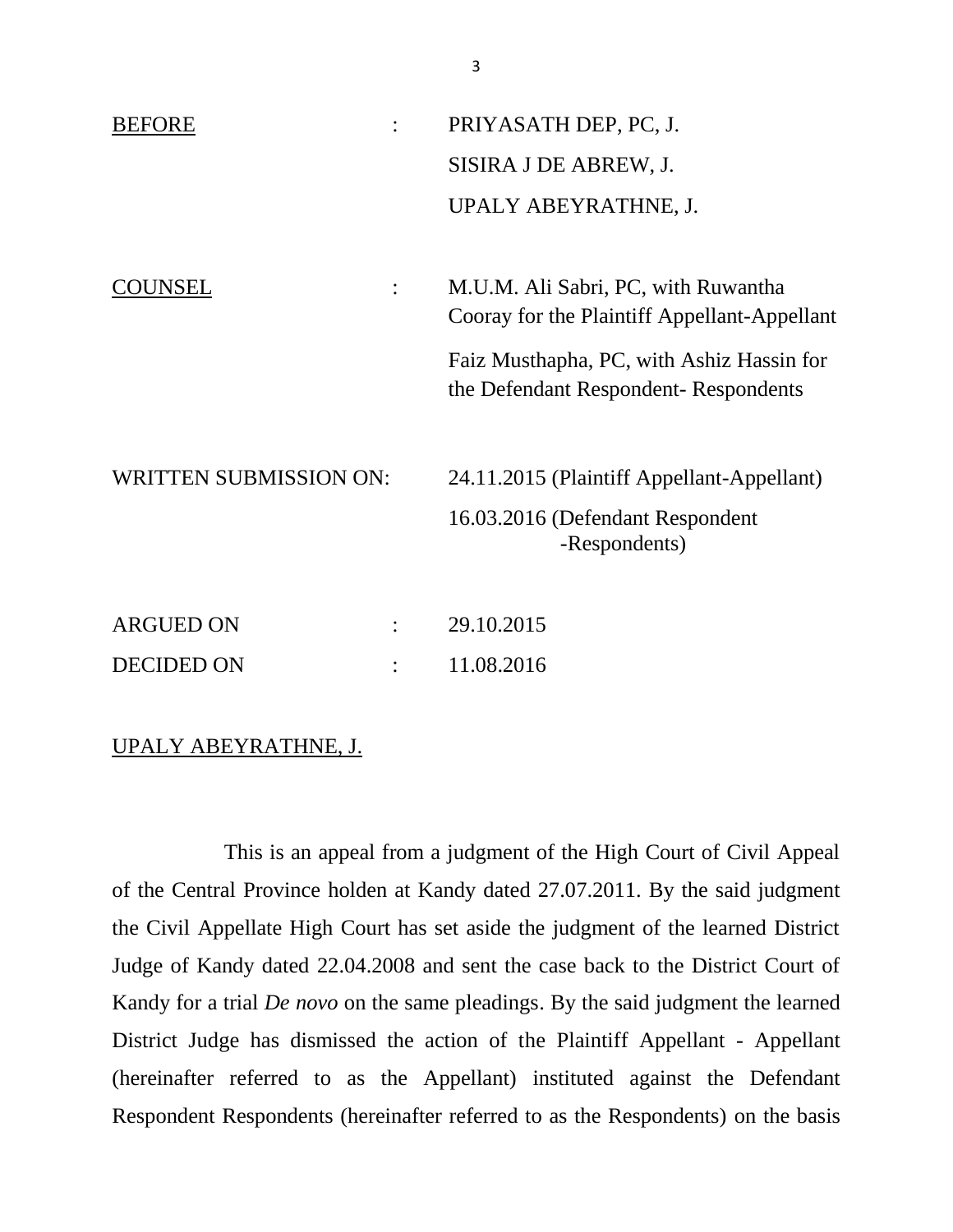that the Appellant has failed to prove the case. The Appellant sought leave to appeal from the said judgment of the Civil Appellate High Court and this Court granted leave to appeal on the questions of law set out in paragraph 13 (e) (f) (h) and (i) of the Petition of Appeal dated 06.09.2011. Said questions of law are as follows;

- (e) Did the High Court err in law in deciding to order a trial *Denovo* after clearly coming to a conclusion that the Respondents have failed to discharge the burden of proof thrust upon them by the court based on admissions so recorded?
- (f) Is the judgment of the High Court contrary to the principles of burden of proof wherein the Respondents have failed to establish payments for goods admittedly received and the Appellant has establish its case by proving supply of goods?
- (h) Did the High Court err in law in failing to arrive at the correct conclusion and to carry out with the right decision based on the materials and evidence surfaced and/or transpired during the trial as depicted by the case record in remitting the case back to trial *De novo* when the judges could have clearly entered judgment in favour of the Appellant?
- (i) Is the said order totally contradictory to the legal precedent created by the superior courts in similar circumstances?

The Appellant instituted the said action against the Respondent to recover a sum of US \$ 68,505/- together with the legal interest. The Appellant averred that he was carrying on a business of manufacturing and exporting perfume and fragrance essence based in Mumbai, India, and the 1<sup>st</sup> Respondent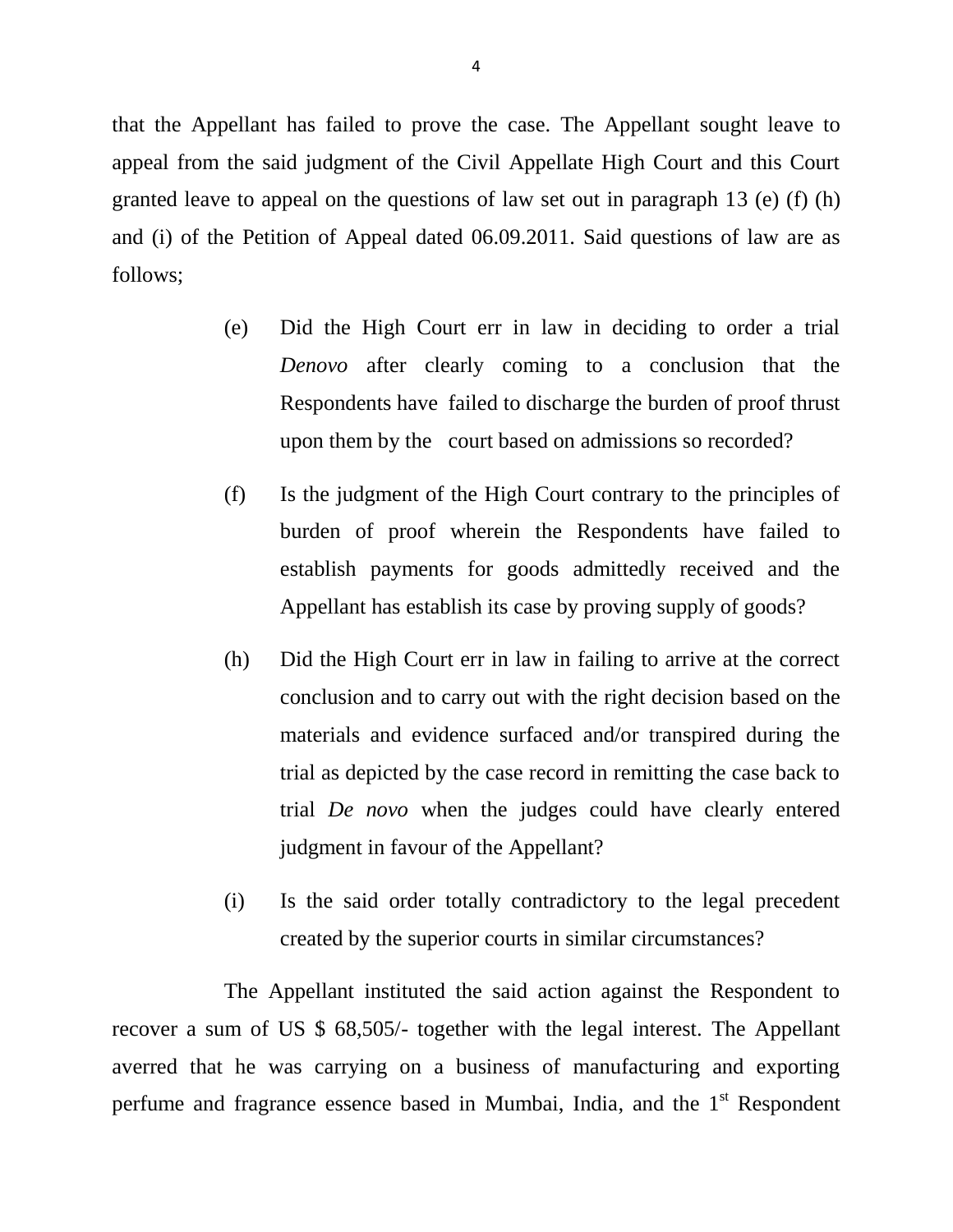was engaged in the business of the appellant in buying perfume and fragrance essence for about 20 years until the year 1998. At the beginning of the business with the Respondents, for several years, goods were supplied after the letters of credit opened at relevant banks and since the Respondent was able to demonstrate his trustworthiness, the goods were therefore supplied on sight draft issued by banks. After 1998 the Appellant noticed that the Respondents were in the habit of delaying payments for the goods supplied and certain consignments of goods had been left unpaid. Having noticed that the payments for 09 invoices had not been settled by the Respondent, in July/August 2002, the Appellant stopped supply of goods ordered by the Respondents. In paragraph 11 of the plaint the Appellant averred that the Respondent has failed to settle the monies due on following invoices.

| Proforma Invoice No. | Date       | <b>Amount US\$</b> |
|----------------------|------------|--------------------|
| 1. KF-233-1999       | 24.01.2000 | $4,500/-$          |
| 2. KF-333-2000       | 14.03.2001 | $3,175/-$          |
| 3. KF-17-2001        | 17.04.2001 | $8,050/-$          |
| 4. KF-58-2001        | 23.05.2001 | $3,000/-$          |
| 5. KF-116-2001       | 20.07.2001 | $11,275/-$         |
| 6. KF-189-2001       | 13.10.2001 | $5,430/-$          |
| 7. KF-287-2001       | 29.01.2002 | 5,250/             |
| 8. KF-352-2001       | 30.03.2002 | $12,475/-$         |
| 9. KF02-03/0090      | 10.07.2002 | $15,350/-$         |
| Total                |            | $68,505/-$         |

Said invoices have been produced with the plaint marked P 1 to P 9. At the trial the Appellant has marked the said invoices as P 13 to P 21 and the Respondent has marked the same invoices as D 15 to D 23.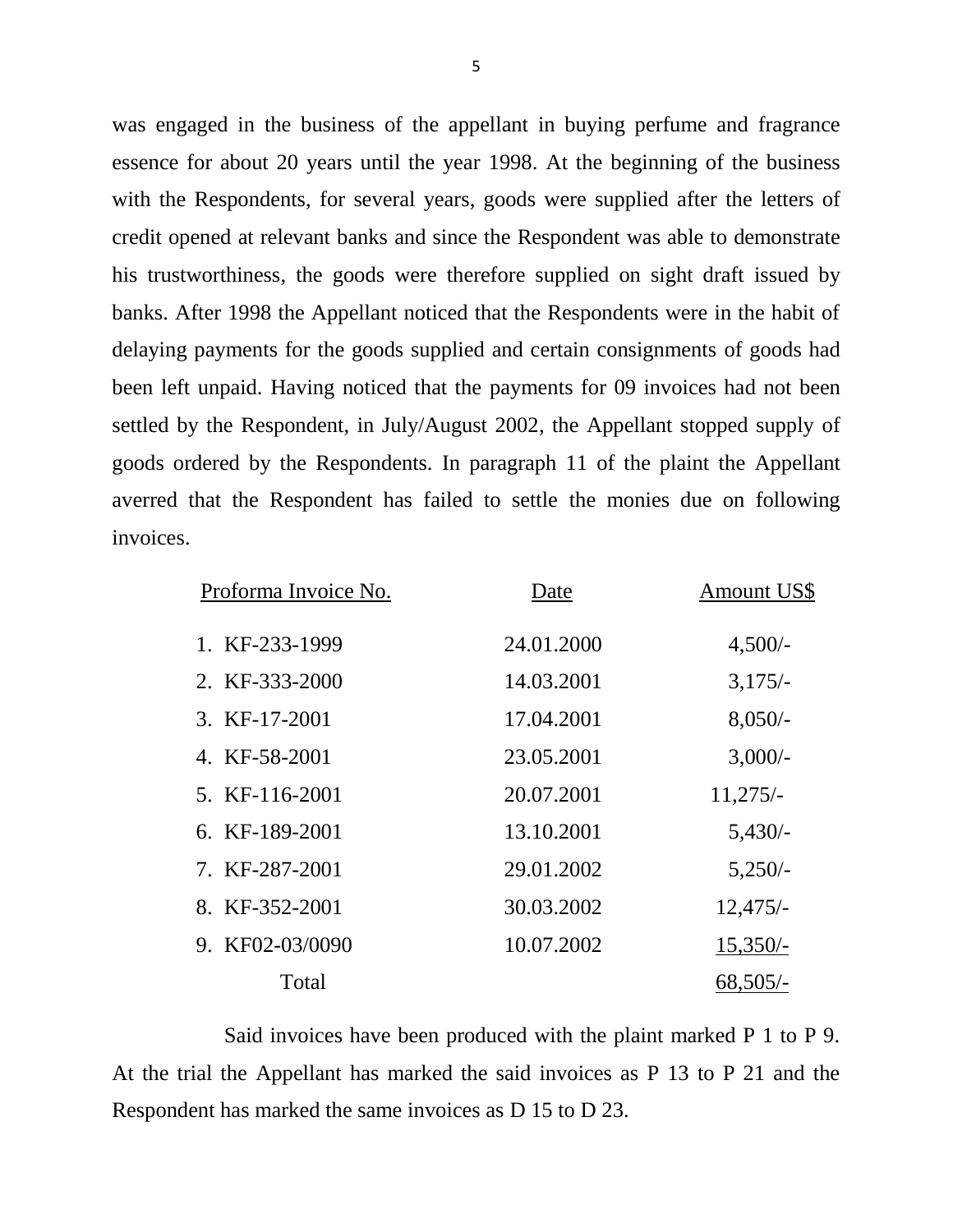In paragraph 10 of their answer, the Respondents whilst denying the averments contained in paragraph 11 of the plaint, have averred that they have settled all the payments which were due to the Appellant from the Respondents. In proof of that the Respondents produced certain documents with the answer marked D 1 to D 9. The aforesaid position taken up by the Respondent crystallized the fact that the Respondent had received the goods in question. Hence the whole case revolves around the alleged payments made by the Respondents.

At the trial the Appellant raised the issues No 01 and 02 on the averments contained in paragraph 11 of the plaint as follows;

- 1. Was a sum of US\$ 68.505/- due from the Defendant to the Plaintiff upon the supplying of essential oil as mentioned in paragraph 11 of the plaint?
- 2. Did the Defendant default the payment of US\$ 68.505/- as reflected in the invoices mentioned in paragraph 11 of the plaint on demand to the plaintiff?

The Respondent raised issue No 06 on the averments contained in paragraph 10 of the answer as follows;

> 06. Did the Defendant settle all the payments to be made to the Plaintiff as reflected in documents averred in paragraph 10 of the answer?

In view of the issue No 06 the burden of proof shifted on the Respondent to prove his case and he was requested to begin the case. Accordingly the Respondent has called several witnesses from several banks to prove certain payments made by the said banks to the Appellant which were set out in paragraph 10 of the answer. I now deal with the evidence of the said witnesses since the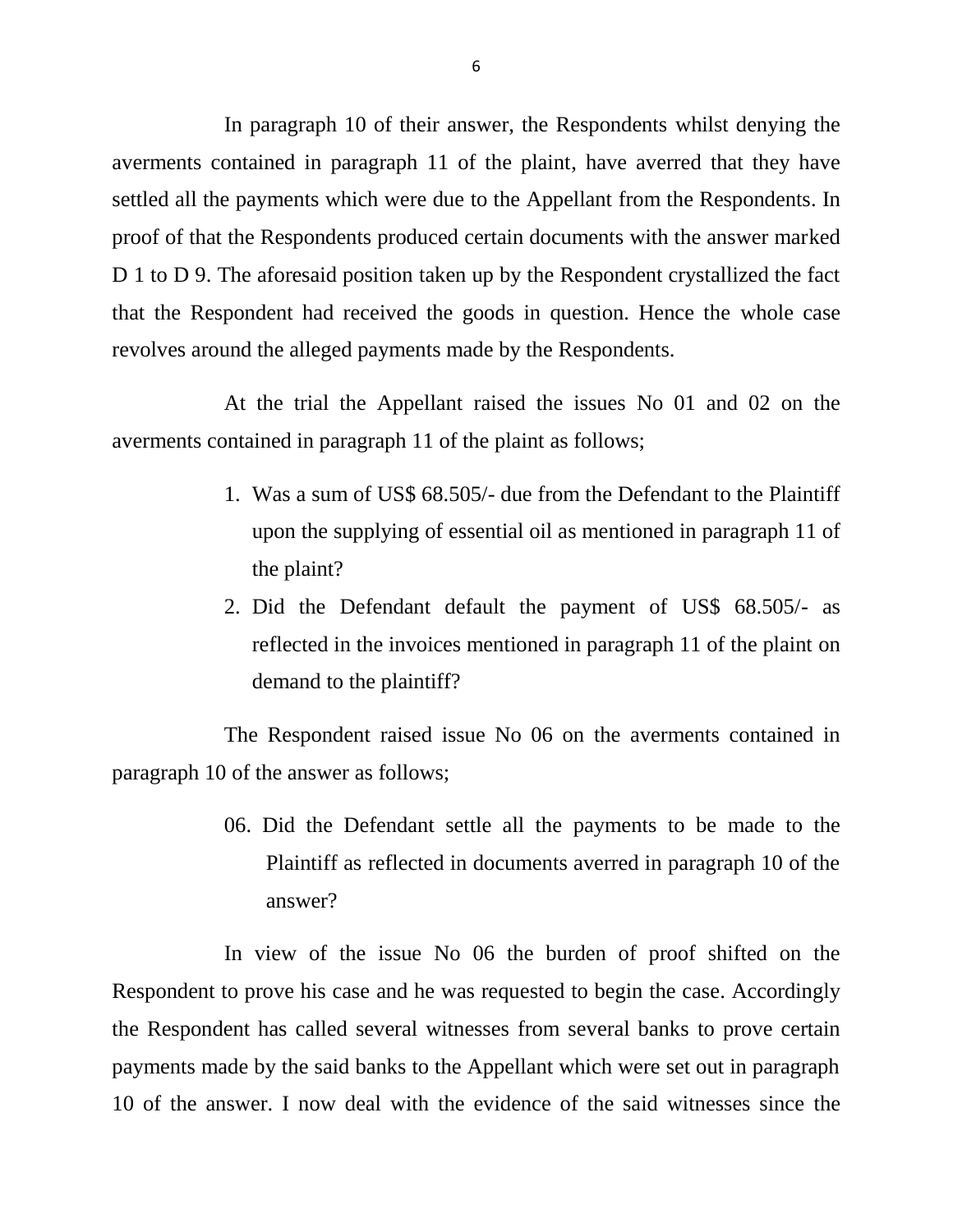Appellant's grievance was that both courts have failed to evaluate the evidence of the witnesses correctly who testified for the case of the Respondent, and failed to consider the defence set out by the Respondent in the light of the evidence so led.

Witness Janaka Kurukulasuriya who represented the Union Bank testified to the effect that the letter dated  $06<sup>th</sup>$  October 2004 marked V 4 was issued on the request of the Respondent to certify the fact that the transactions revealed therein had been made in favour of Keva Fragrance Limited, Mansion 36, Mangaladas Road, Mumbai, India, on behalf of the Respondent. Said transactions are as follows;

| Transaction<br>Date | Transaction Ref.<br>N <sub>0</sub> | Amount<br>US\$ | Proforma<br>Invoice No         | Date       |
|---------------------|------------------------------------|----------------|--------------------------------|------------|
| 11.05.2001          | UBC/KDY/TT/01/01                   | $3,000/-$      | 73-S                           | 10.04.2001 |
| 09.07.2001          | UBC/KDY/TT/01/04                   |                | 5,625/- 55-SE-01.02 18.06.2001 |            |
| 19.03.2002          | UBC/KDY/TT/02/12                   | $6,300/-$      | 189-A-0102 05.02.2002          |            |
| 28.06.2002          | UBC/KDY/TT/02/14                   |                | 5,350/- No number 20.06.2002   |            |

Witness produced the said invoices marked V 5, V 6, V 7 and V 8 respectively. It is clearly seen from the above details of the said documents that the Appellant's case was not based on the invoices marked V 5 to V 8. A comparison of V 5 to V 8 with P 13 to P 21clearly exhibits that none of the said payments made by the Union Bank had been made to settle any of the amounts mentioned in the invoices P 13 to P 21. Witness Kurukulasuriya too in his evidence has admitted that the details contained in V 5 to V 8 do not tally with the details in P 13 to P 21.

Witness Darshan De Silva, who was called by the Respondent to prove the payments made by the Hatton National Bank, in his evidence producing a letter, dated 26.01.2005, marked V 1 said that the Hatton National Bank had transferred a sum of US\$ 7250/- in favour of Keva Fragrance Limited on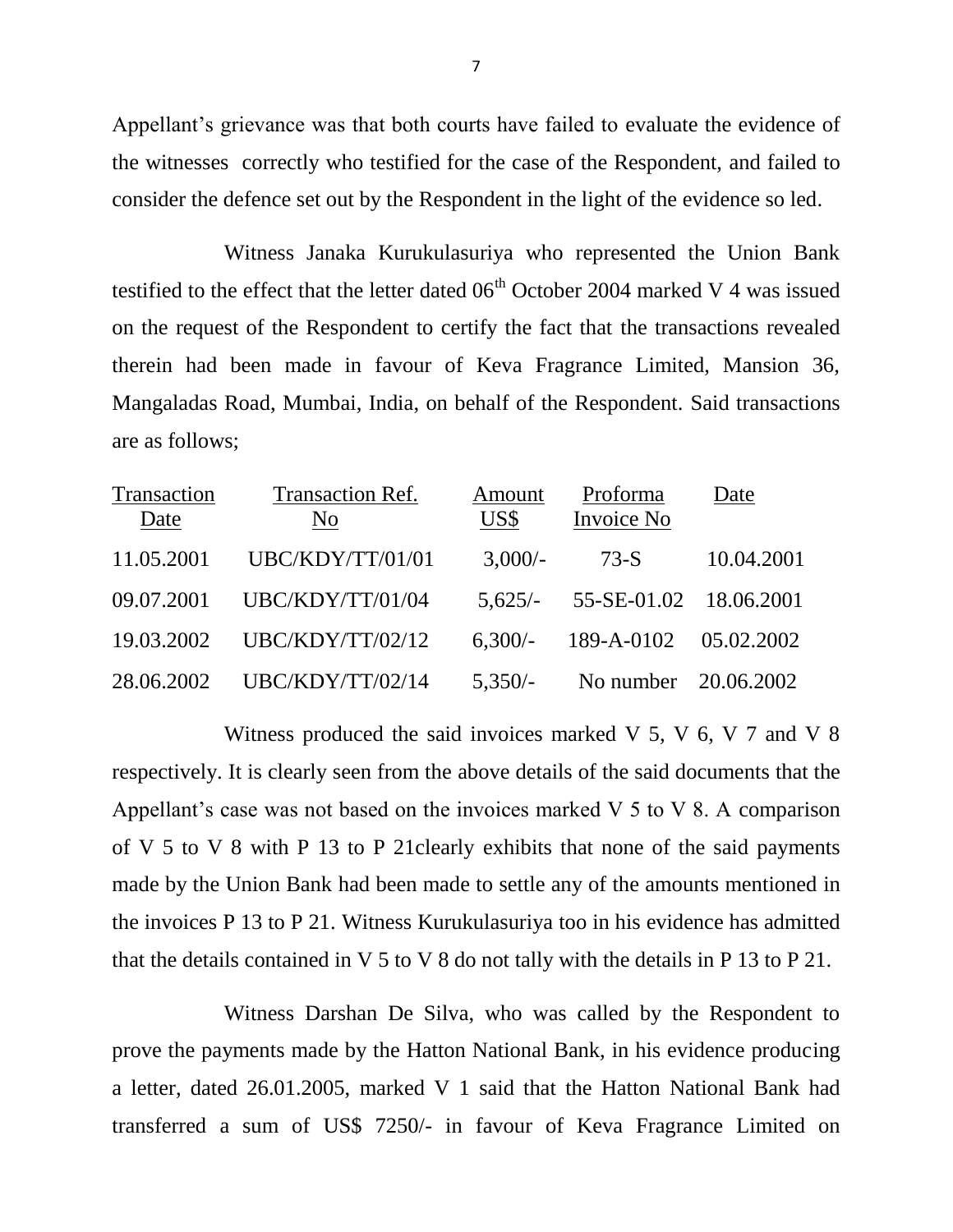10.04.2001. The witness produced a hand written proforma invoice No 1/2001(S) dated 23.03.2001, which was relevant to the said transaction, marked V 2. It is clearly seen from V 2 that the proforma invoice number, date and amount indicated therein or the amount mentioned in V 1do not tally with the proforma invoices marked P 13 to P 21.

The next witness called for the Respondent's case was Sashik Abdul Kadar, the Manager, International Branch, Peoples Bank. In his evidence he testified to the effect that on  $09<sup>th</sup>$  of July 2001 the Peoples Bank International Branch had remitted a sum of US\$ 5650/- in favour of Keva Fragrance Limited. In proof of that he produced a letter dated 22.09.2004 marked V 9. Even though he could not produce a proforma invoice relevant to the said transfer of US\$ 5,650/-. The witness admitted that in the absence of such proforma invoice he was not in a position to substantiate the said payment US\$ 5,650/- was in respect of any of the invoices referred to in the plaint marked P 13 to P 21.

Witness Harsha Chaminda Walpola who represented the Hongkong and Shanghai Banking Corporation Limited, has produced a letter dated 01<sup>st</sup> September, 2004 marked V 11. In his evidence the witness said that the said letter was dispatched by the Bank to confirm the telegraphic transfer of a sum of US\$ 10,000/- on  $20<sup>th</sup>$  June 2002 under reference TT KAN200030MNY favouring Keva Fragrance Pvt. Limited. It is clearly seen that said reference number and date, and the amount mentioned therein has no bearing on any of the invoices referred to in the plaint marked P 13 to P 21.

The next witness Mahinda Wijesundera Ranasinghe, an officer from the Bank of Ceylon, who gave evidence on behalf of the Respondent, produced a letter dated  $6<sup>th</sup>$  September 2004 marked V 12 and testified that V 12 was sent to the Respondent in reference to his letter dated 19.07.2004 in confirmation of Swift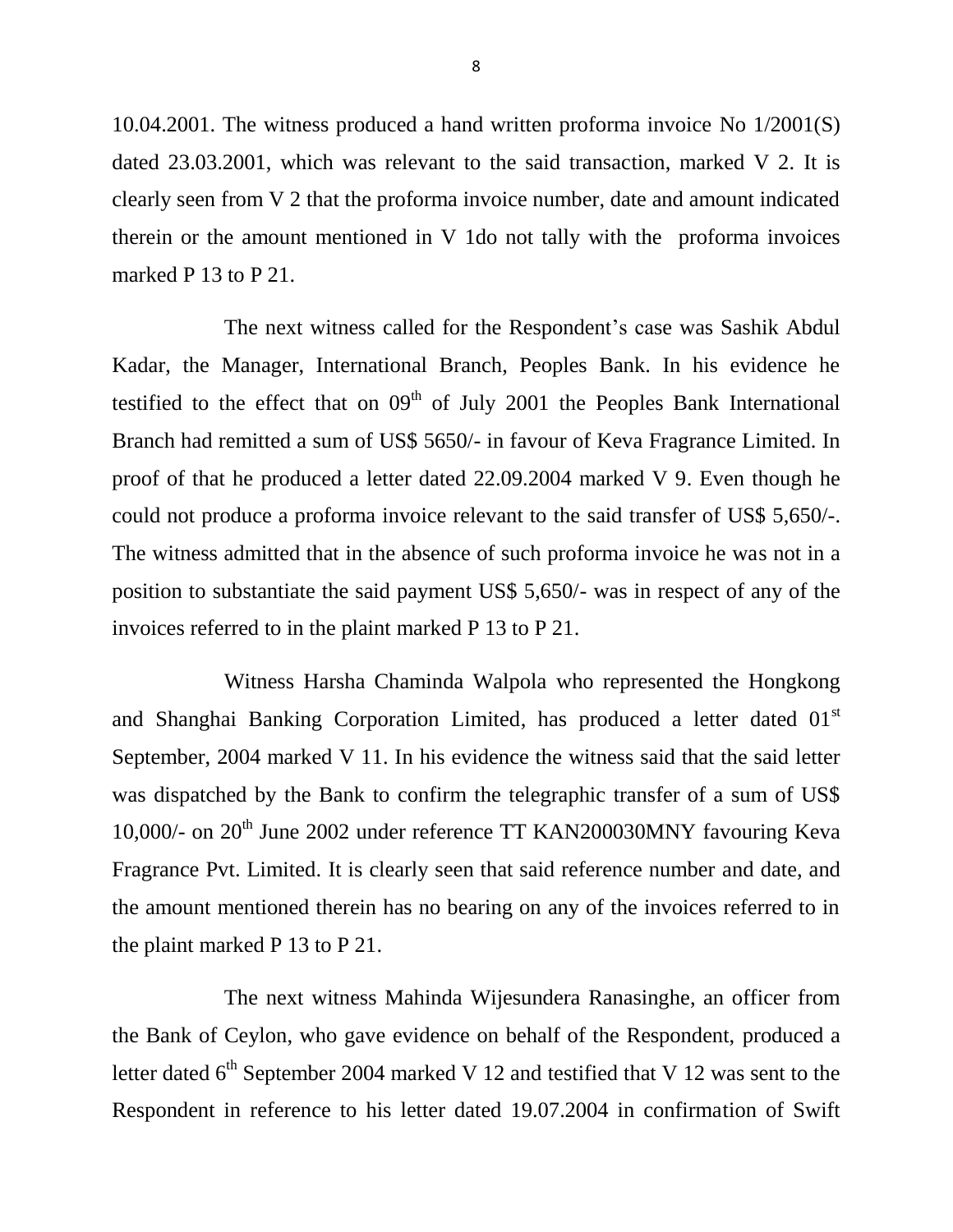Transfer of a sum of US\$ 6,175/- on 19.03.2002. But the witness had not produced an invoice pertaining to the said payment of US\$ 6, 175/-. Hence the said payment of US\$ 6,175/- too does not demonstrate that it was made in settlement of money due upon the invoices marked P 13 to P 21.

Thus it is crystal clear that all the aforesaid payments revealed by the said witnesses had not formed a part of the payments due on the invoices produced at the trial marked P 13 to P 21.

When the evidence led at the trial on behalf of the Respondent was as such, it is clearly seen that the learned District Judge has erred in evaluating the said evidence in a correct perspective. He has failed to examine the alleged payments made on behalf of the Respondent by the aforesaid financial institutions upon a due comparison with the payments due on the invoices produced at the trial marked P 13 to P 21. The learned District Judge has failed to give adequate reasons for the conclusions reached upon the invoices marked P 13 to P 21 and the alleged payments which the Respondent prayed court to believe those were made in settling the amounts indicated in the said invoices.

The learned High Court Judges having reached the conclusion that there was absolutely no evidence to support the view that the payments that were made by the Defendant Respondent in fact were made in respect of 09 invoices annexed to the plaint, have concluded that the case to be sent back to the District Court of Kandy for a trial *Denovo* on the same pleadings. But unfortunately before arriving at such conclusion the learned High Court Judges also have failed to adhere to the requirements to be considered by a court of law whether the facts and circumstances that were revealed at the trial on evidence warrant the case to be remitted back to the trial court for a trial *Denovo*.

9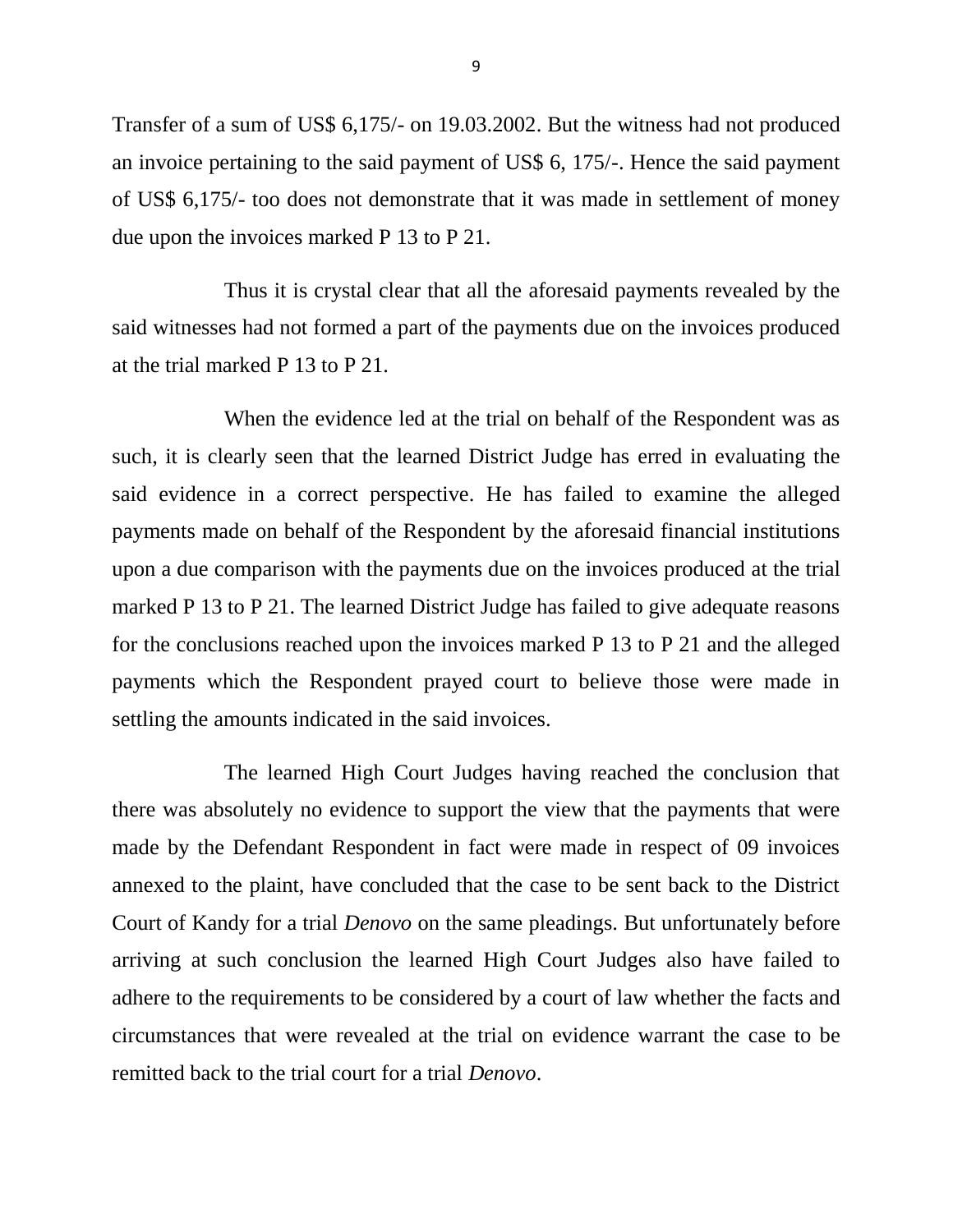The relevant provisions in section 773 of the Civil Procedure Code empower the Court of Appeal, **where think fit, or, if need be,** to order a new trial or a further hearing upon such terms as the Court of Appeal shall think fit. (Emphasis is mine)

*In Lada vs. Marshall [1954] 3 All ER 745 at 748*, Denning, L.J. said, "In order to justify the reception of fresh evidence or a new trial, three conditions must be fulfilled: first, it must be shown that the evidence could not have been obtained with reasonable diligence for use at the trial: second, the evidence must be such that, if given, it would probably have an important influence on the result of the case, although it need not be decisive: third, the evidence must be such as is presumably to be believed, or in other words, it must be apparently credible, although it need not be incontrovertible".

These conditions were taken into account and applied in *Ratwatte vs. Bandara 70 NLR 231 (SC)* where the question of the admission of fresh evidence at the hearing of the appeal was referred to; It was held that "Reception of fresh evidence in a case at the stage of appeal may be justified if three conditions are fulfilled, viz., (1) it must be shown that the evidence could not have been obtained with reasonable diligence for use at the trial, (2) the evidence must be such that, if given, it would probably have an important influence on the result of the case, although it need not be decisive, (3) the evidence must be such as is presumably to be believed or, in other words, it must be apparently credible, although it need not be incontrovertible."

According to the said evidence led at the trial the Respondents' contention that they have settled all dues on the said 09 invoices is untenable. On the other hand said evidence crystallize the fact that the Appellant has proved on a balance of probability that the amount the Appellant is claiming from the